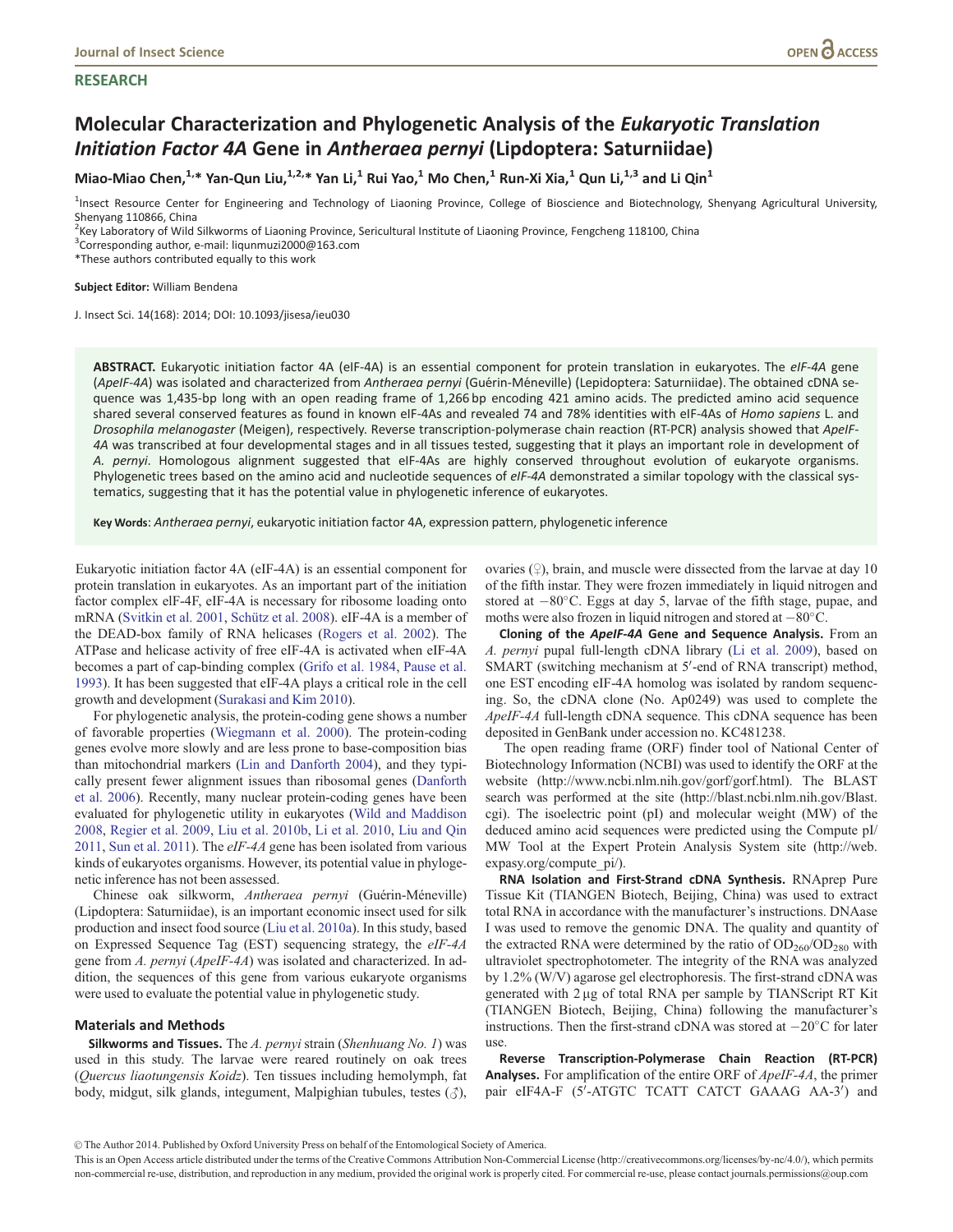eIF4A-R (5'-TCAGA TGAGG TTGGC CACAT CAC-3') was used, which generated a product of 1,266 bp. For RT-PCR analysis of *ApeIF*-4A, the primer pair LYQ205 (5'-TCCAT CGCTC AGGCT GTTAT-3') and LYQ206 (5'-GTGCT CGTCT GTCAC TTTCA-3') was designed, which produced a product of 340 bp. The *actin* gene was used as an internal control [\(Wu et al. 2010](#page-4-0)), with the gene-specific primer pair LYQ85 (5'-CCAAA GGCCA ACAGA GAGAA GA-3') and LYQ86 (5'-CAAGA ATGAG GGCTG GAAGA GA-3'), which generated a 468-bp fragment. The PCR reactions were performed on a BIO-RAD S1000 Thermal Cycler (Bio-Rad Laboratories, Inc.). The PCR amplification was carried out in a reaction volume of  $25 \mu$ l containing  $0.5 \mu$ l of cDNA sample,  $10 \text{ pM}$  of each primer,  $2 \text{ mM } MgCl<sub>2</sub>$ ,  $2 \text{ mM }$  of dNTP,  $2.5 \mu$ l of  $10 \times$  buffer, and 1 U Taq DNA polymerase (TIANGEN Biotech, Beijing, China). The cycling parameters were an initial denaturation at  $95^{\circ}$ C for 3 min, followed by 27 cycles each comprising denaturation at 95 $\degree$ C for 30 s, annealing temperature of 56 $\degree$ C for 30 s, and extension temperature of  $72^{\circ}$ C for 30 s. The amplification products were analyzed by 1.5% (W/V) agarose gel electrophoresis. Each of the total RNA samples was used as PCR template in negative control of RT-PCR reaction to ensure no contamination of the genomic DNA. The PCR products were purified from the gel and sequenced to ensure the specificity.

Phylogenetic Analysis. For phylogenetic analysis, 37 representative eIF-4A amino acid sequences and their corresponding nucleotide sequences were used. These eIF-4A sequences included 18 invertebrates (A. pernyi [AGK45314], Bombyx mori L. [ABF51379], Plutella xylostella L. [ABY66383], Papilio xuthus L. [BAM17712], Danaus plexippus L. [EHJ75348], Drosophila melanogaster (Meign) [NP\_476595], Glossina morsitans Westwood [ADD19944], Culex quinquefasciatus Say [XP\_001843031], Aedes aegypti L. [XP\_001656674], Pediculus humanus L. [XP\_002424727], Acyrthosiphon pisum (Harris) [XP\_001952053], Tribolium castaneum (Herbst) [NP\_001177648], Phaedon cochleariae F. [CCJ09440], Megachile rotundata F. [XP\_ 003705530], Bombus impatiens Cresson [XP\_003492849], Apis mellifera L. [XP\_623285], Branchiostoma floridae Hubbs [XP\_001843031], and Saccoglossus kowalevskii Agassiz [XP\_002742284]), 9 vertebrates (Homo sapiens L. [NP\_001407], Rattus norvegicus (Berkenhout) [NP\_955404], Mus musculus L. [BAE40541], Sus scrofa L. [NP\_ 001093666], Xenopus tropicalis Gray [AAH84468], Xenopus laevis (Daudin) [NP\_001085314], Oreochromis niloticus L. [XP\_003458967], Ictalurus punctatus Rafinesque [ADO28856], and Danio rerio Hamilton [NP\_938180]), 7 plants (Chlamydomonas reinhardtii P. A. Dang. [XP\_001691452], Oryza sativa L. [NP\_001058481], Ricinus communis L. [XP\_002521376], Arabidopsis thaliana L. [NP\_566469], Glycine max L. [XP\_003522265], Vitis vinifera L. [XP\_002278119], and Populus trichocarpa Torr. & A. Gray [XP\_002308545]), and 3 fungi (Penicillium digitatum (Pers.) Sacc. [EKV16508], Aspergillus niger Tiegh. [XP\_001400296], and Saccharomyces cerevisiae Meyen ex E. C. Hansen [NP\_012985]). The amino acid and nucleotide sequence alignment were performed by MEGA 5.0 ([Tamura et al. 2011\)](#page-4-0). Amino acid and nucleotide sequences of the eIF-4A gene were used to reconstruct the phylogenetic relationships based on the maximum likelihood method, respectively. The maximum-likelihood tree was generated with 1,000 bootstrap replicates using MEGA 5.0 [\(Tamura et al. 2011](#page-4-0)). Before undertaking phylogenetic search, a preferred substitution model was selected based on the lowest Bayesian Information Criterion scores using MEGA 5.0. The JJT  $+$  G model was selected for the amino acid sequence dataset, and the TN93  $+ G + I$  model was selected for the nucleotide sequence dataset, respectively.

# Results and Discussion

Sequence Analysis of the A. pernyi eIF-4A Gene. In this study, the eIF-4A gene was isolated and identified from the A. pernyi pupal fulllength cDNA library [\(Li et al. 2009\)](#page-4-0). An expected specific amplification product was recovered from the cDNA sample of A. pernyi by using the primer pair eIF4A-F and eIF4A-R that span the ORF (data not shown).

The subsequent sequencing of the amplification product conformed the assembled sequence was valid. However, no PCR amplification was obtained when the genomic DNA was used as template, indicating that the genomic DNA of the *ApeIF-4A* gene has introns. It has been known that the genomic DNAs of the eIF-4A genes from close relatives, B. mori and P. xylostella, contain four and five introns, respectively.

The cDNA sequence and deduced amino acid sequence of ApeIF-4A are shown in [Figure 1A](#page-2-0). The obtained 1,435-bp cDNA sequence contains a 5'-untranslated region (UTR) of 10 bp, a 3'-UTR of 159 bp with a poly (A) tail, and an ORF of 1,266 bp that encodes a polypeptide of 421 amino acids. A canonical polyadenylation signal sequence AATAAA is also observed at the position of 1,391 bp. The deduced amino acid sequence has a predicted MW of 47.53 kDa and an isoelectric point of 5.04. Blastp analysis revealed that the predicted protein sequence of this cDNA shares 74 and 78% identities with those of known eukaryotic translation initiation factor 4A of H. sapiens (NP\_001407, [Kim et al. 1993\)](#page-4-0) and Dr. melanogaster (NP\_476595, Hernández et al. 2004), respectively.

As shown in [Figure 1](#page-2-0)B, the conserved domains prediction revealed that the deduced amino acid sequence contains the conserved features as found in known eIF-4As, including the ATP-binding site, the  $Mg^{++}$ binding site (DEAD box), the nucleotide-binding region, and the motif III that is involved in coupling ATP hydrolysis to RNA binding. This result also revealed that this protein belonged to the P-loop\_NTPase superfamily, a diverse family of proteins involved in ATP-dependent RNA unwinding that is needed in a variety of cellular processes including splicing, ribosome biogenesis, and RNA degradation ([Svitkin et al.](#page-4-0) [2001](#page-4-0), [Rogers et al. 2002](#page-4-0), Schütz et al. 2008). Therefore, we referred to the protein characterized in this study as A. pernyi eukaryotic translation initiation factor 4A. Two conserved regions named as DEADc and HELICc (helicase c) were positioned at 50–250 and 26–372 in ApeIF-4A, respectively.

Expression Patterns. In this study, we used RT-PCR approach to measure the expression pattern of ApeIF-4A. The negative controls exhibited no amplification products (data not shown). By sequencing, we confirmed that the positive RT-PCR products were amplified from the *ApeIF-4A* sequence. As shown in [Figure 2](#page-2-0)A, *ApeIF-4A* mRNA was found to be expressed at four development stages, including egg, larva, pupa, and moth. ApeIF-4A mRNA was also found to be present in all tested tissues of the fifth stage larvae, including hemolymph, fat body, midgut, silk glands, integument, Malpighian tubules, testes, ovaries, brain, and muscle ([Fig. 2](#page-2-0)B).

The lepidopteran model insect B. mori is a closely relative of A. pernyi. Sequence comparison revealed that A. pernyi eIF-4A shared 94% identity to B. mori eIF-4A (ABF51379). Analysis of approximate expression patterns inferred from EST sources, available in GenBank, showed that B. mori eIF-4A mRNA was expressed during four development stages including egg, larva, pupa, and moth. Analysis of the microarray information, available in SilkDB [\(Duan et al. 2010\)](#page-4-0), revealed that B. mori eIF-4A mRNA (sw22934) was expressed in all tissues tested, including testes, ovaries, head, fat body, integument, midgut, hemolymph, Malpighian tubules, and silk glands. In another lepidopteran species, P. xylostella, its eIF-4A shares 92% identity to A. pernyi eIF-4A. [Surakasi and Kim \(2010\)](#page-4-0) have showed that the P. xylostella eIF-4A mRNA was expressed in all four development stages (egg, larva, pupa, and moth) and in all tissues tested (hemolymph, fat body, gut, and epidermis). Our RT-PCR results regarding eIF-4A in A. pernyi are consistent with those observed in B. mori by in silico expression analysis and in P. xylostella by RT-PCR analysis ([Duan et al. 2010,](#page-4-0) [Surakasi and Kim 2010](#page-4-0)).

Our findings showed that ApeIF-4A was expressed during four development stages and in various tissues. Expression of eIF-4A has been well documented in other insects, such as B. mori and P. xylostella ([Surakasi and Kim 2010,](#page-4-0) [Tanaka et al. 2010](#page-4-0)). Moreover, in B. mori, eIF-4A shows constitutive expression in environmental stresses ([Wang et al. 2008](#page-4-0), [Tanaka et al. 2010\)](#page-4-0). Even in plants, it has been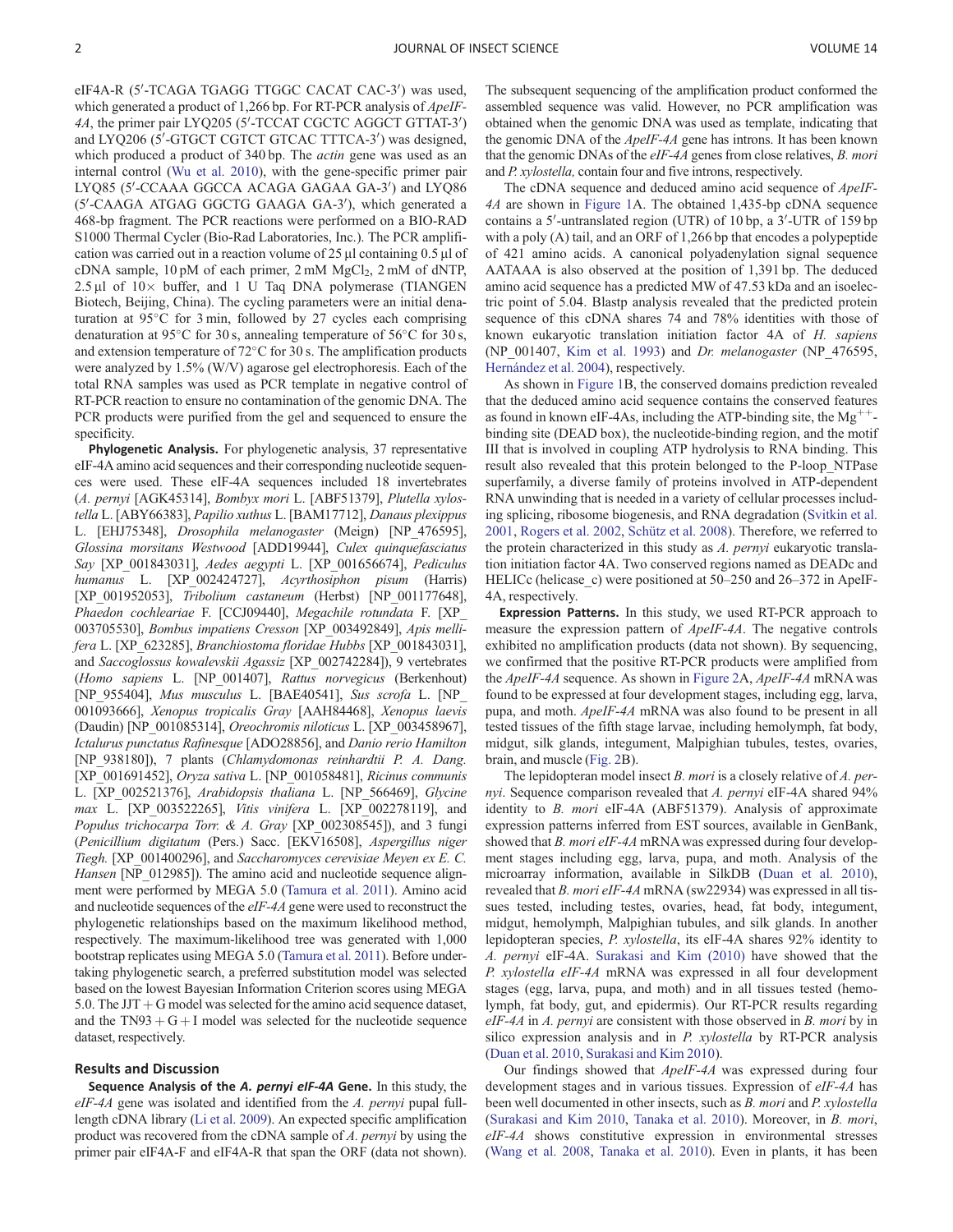

<span id="page-2-0"></span>

Fig. 1. The complete nucleotide and deduced amino acid sequence of the A. pernyi eIF-4A gene. (A) cDNA sequence and deduced amino acid sequence of A. pernyi eIF-4A gene. The initiation codon ATG is bolded and the termination codon TAG is bolded and marked with an asterisk. The conserved region DEADc positioned at 50-250 is shaded and HELICc positioned at 261-372 is underlined. (B) The predicted conserved features of A. pernyi eIF-4A, including the ATP-binding site, the Mg<sup>++</sup>-binding site (DEAD box), the nucleotide binding region, and the motif III.



Fig. 2. Expression patterns of the A. pernyi eIF-4A gene (A) during the four developmental stages and (B) in various tissues of the fifth stage larvae; 1–4 represents egg, larva, pupa and moth, respectively, and 5–14 represents hemolymph, fat body, midgut, silk glands, integument, Malpighian tubules, testes, ovaries, brain and muscle, respectively.

shown that eIF-4A is an ideal constitutively expressed control gene that can be introduced into transgenic plants as a reporter gene ([Mandel](#page-4-0) [et al. 1995\)](#page-4-0).

Homologous Alignment. From a database search by using ApeIF-4A sequence as a query, the homologs were found to be present in several kinds of eukaryote organisms, including invertebrates, vertebrates, plants, and fungi. Of these eIF-4A sequences available to date, only five are from lepdopteran species including A. pernyi, B. mori, P. xylostella, Pa. xuthus, and D. plexippus, although the order Lepidoptera is the second largest insect order and includes the most damaging agricultural pests and beneficial insects.

The relatedness of these homologs from various eukaryote organisms was assessed by calculating the identities from 37 representative eIF-4A sequences. Multiple sequence alignments revealed that, among these eIF-4A sequences, A. pernyi eIF-4A had sequence identity of 94% to B. mori eIF-4A (ABF51379) and 63% to S. cerevisiae eIF-4A (NP\_012985). By multiple sequence alignments, we found that A. pernyi eIF-4A had 92–94% sequence identity to four known eIF-4As of lepidopteran species, 75–80% sequence identity to eIF-4As of other insects, 72–73% sequence identity to eIF-4As of vertebrates, 64–65% sequence identity to eIF-4As of plants, and 63–70% sequence identity to eIF-4As of fungi. In [Figure 3,](#page-3-0) eight eIF-4A sequences are aligned, including three insect species (A. pernyi [AGK45314], B. mori [ABF51379], Dr. melanogaster [NP 476595]), two vertebrates (H. sapiens [NP\_001407] and Da. rerio [NP\_938180]), two plants (Ar. thaliana [NP\_566469] and O. sativa [NP\_001058481]), and one fungus (S. cerevisiae [NP\_012985]). More than 60% amino acid sequence identity among these proteins suggested that they were highly conserved during the evolution of eukaryote organisms after they diverged from a common ancestor.

Furthermore, sequence alignment revealed that the amino acid sequences for the conserved features of ApeIF-4A including the ATP-binding site, the  $Mg^{++}$ -binding site, the nucleotide binding region, and the motif III were highly identical to those of known eIF-4As. The observation preliminarily confirms the active role of ApeIF-4A in formation of translation initiation complex like other DEAD box proteins.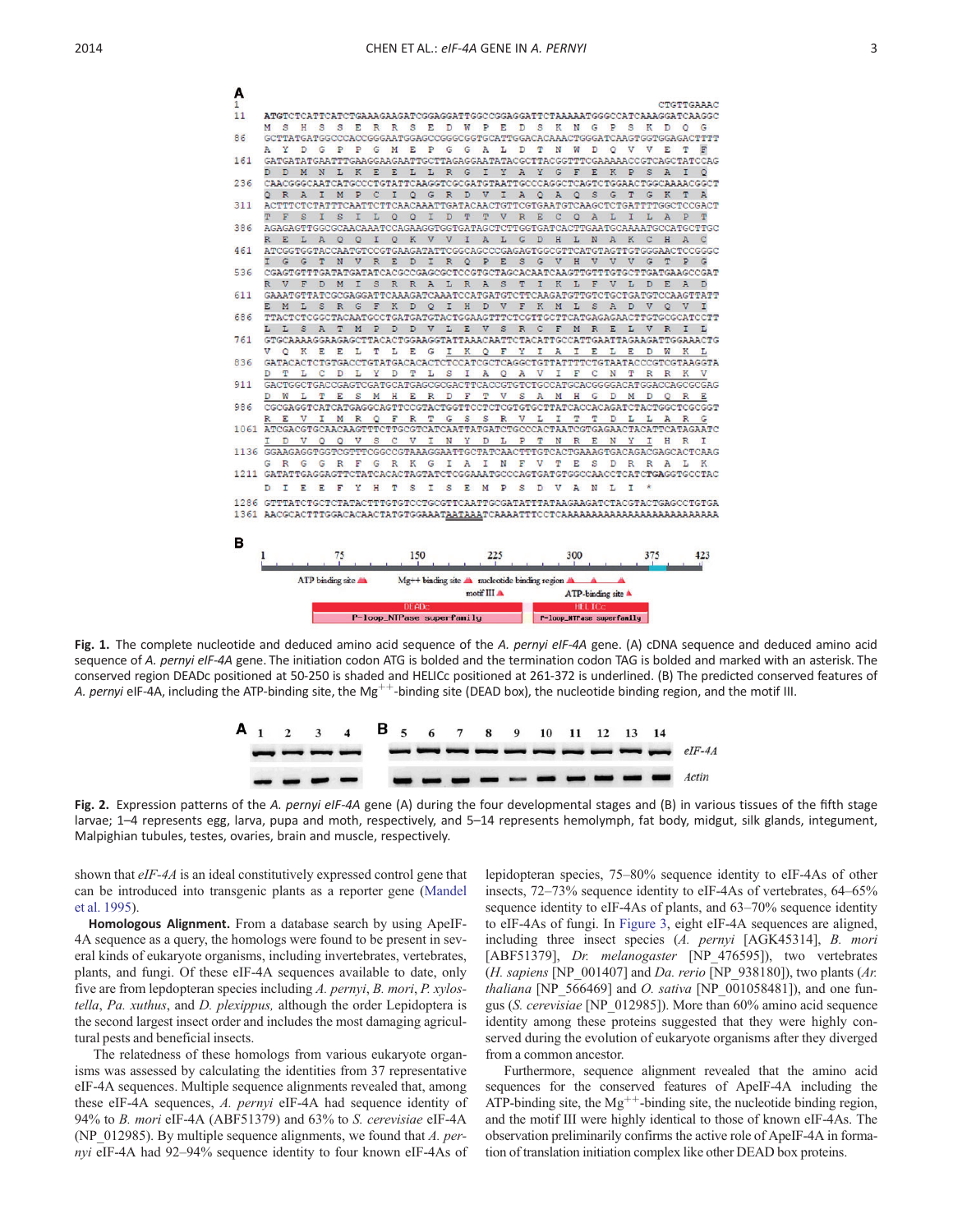<span id="page-3-0"></span>

Fig. 3. Sequence comparisons of eIF-4As. The eIF-4A sequences from A. pernyi (AGK45314), B. mori (ABF51379), Dr. melanogaster (NP\_476595), H. sapiens (NP\_001407), Da. rerio (NP\_938180), Ar. thaliana (NP\_566469), O. sativa (NP\_001058481), and S. cerevisiae are aligned. The sign # shows the position of the ATP-binding site, sign  $*$  shows the position of the Mg<sup>++</sup>-binding site, sign % shows the position of the nucleotide binding region, and sign \$ shows the position of the motif III that is involved in coupling ATP hydrolysis to RNA binding.



Fig. 4. Maximum-likelihood trees based on the amino acid (A) and nucleotide (B) sequence comparisons of the eIF-4A genes. Numbers at nodes are bootstrap P values.

Phylogenetic Analysis. The amino acid and nucleotide sequences of eIF-4A from 37 eukaryote organisms were used to reconstruct their phylogenetic relationships, respectively (Fig. 4). Both phylogenetic analyses based on the maximum likelihood method revealed that

A. pernyi was closely related to B. mori. In the phylogenetic trees, the used sequences were well divided into four groups with high bootstrap support, corresponding to invertebrates, vertebrates, plants, and fungi. In vertebrate group, nine used sequences were divided into three